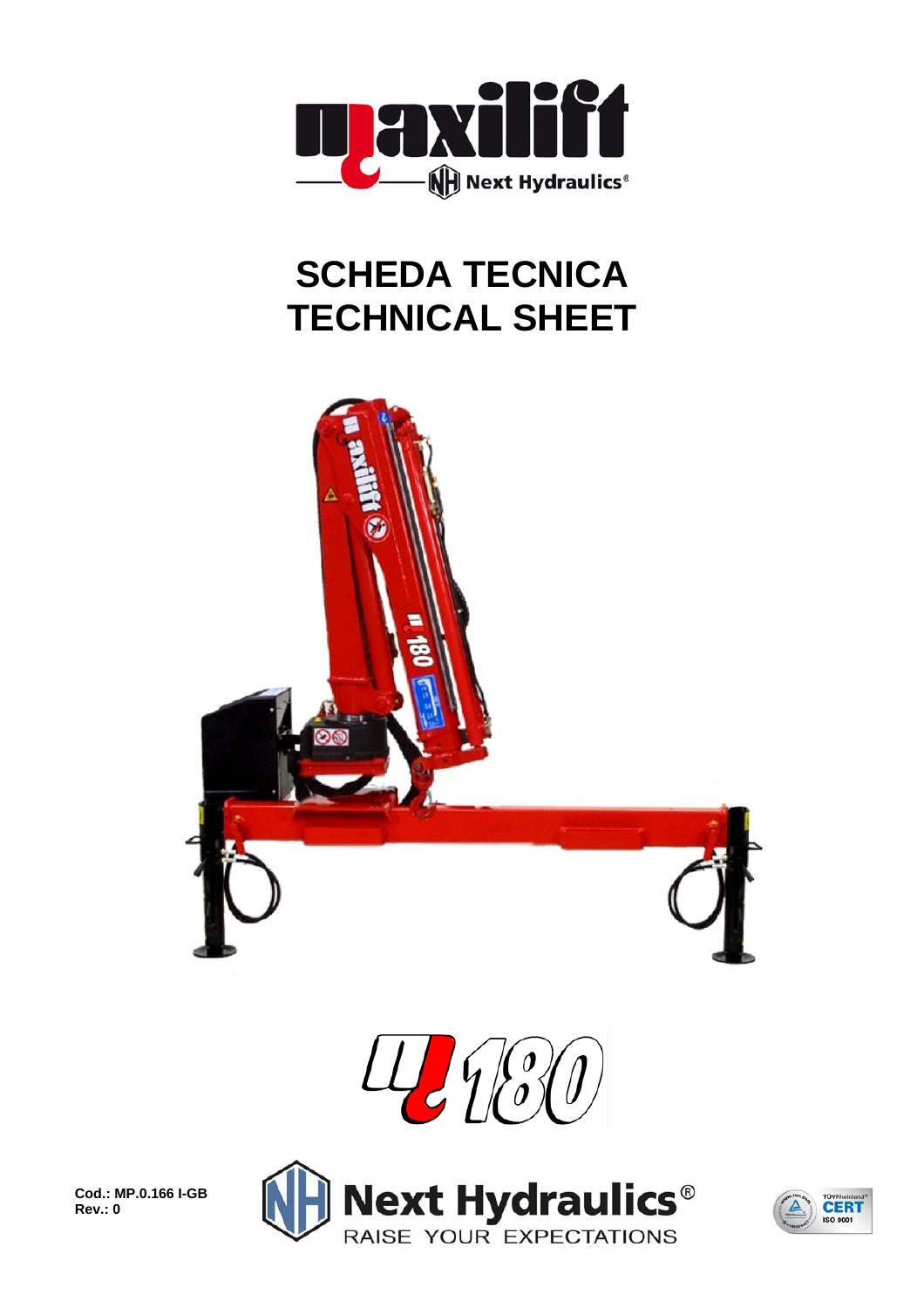





| <b>GRU - CRANE</b> |     | в   | C   |     | L max |
|--------------------|-----|-----|-----|-----|-------|
| ML 180.2           | 520 | 140 | 830 | 610 | 3000  |
| <b>ML 180.3</b>    | 530 | 170 | 880 | 840 | 4000  |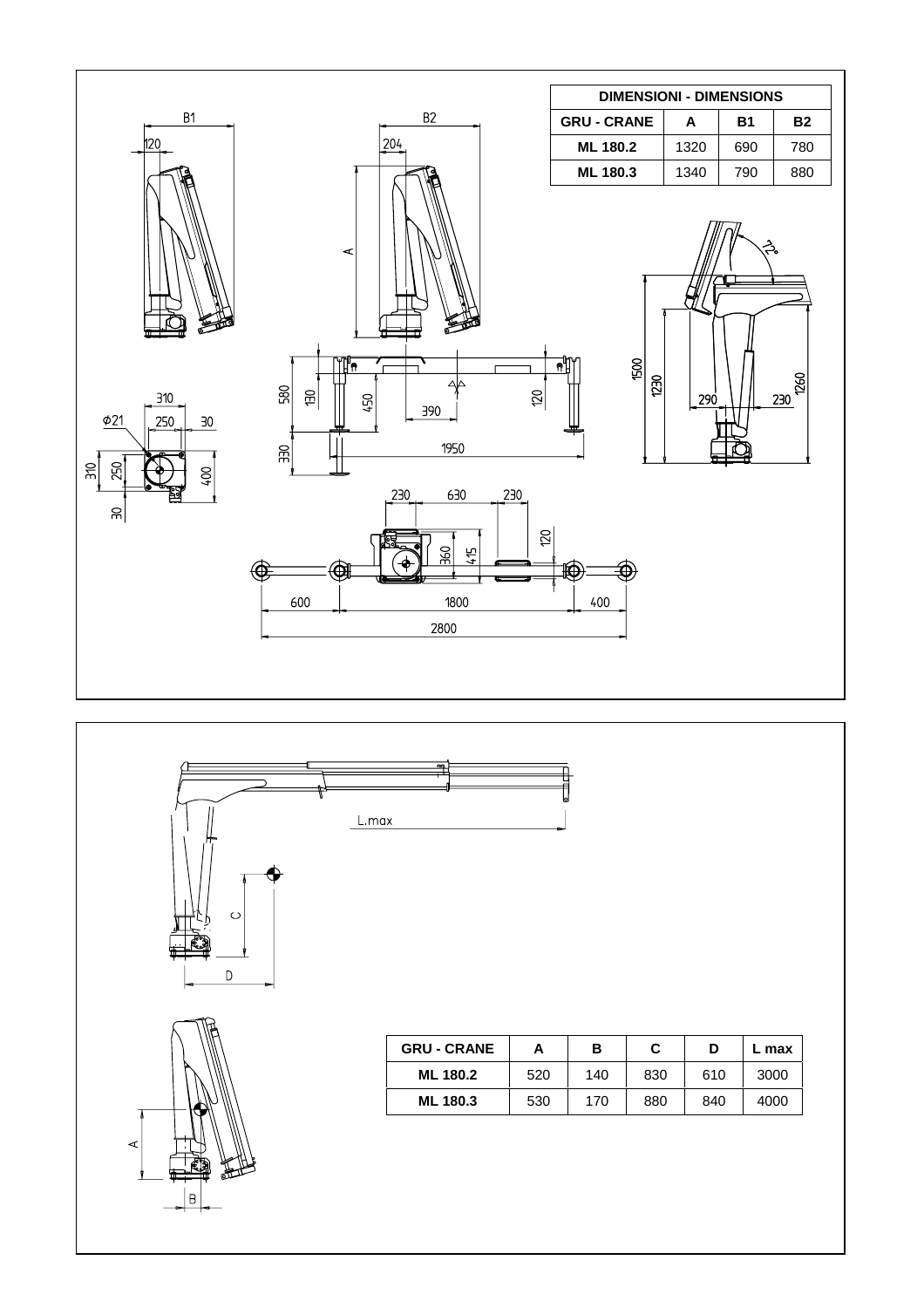|                                                  |             | <b>VERSIONE - VERSION</b> |          |  |  |
|--------------------------------------------------|-------------|---------------------------|----------|--|--|
| <b>DATI TECNICI - TECHNICAL DATA</b>             | <b>U.M.</b> | ML 180.2                  | ML 180.3 |  |  |
| CAPACITA' DI SOLLEVAMENTO                        | <b>kNm</b>  |                           |          |  |  |
| <b>CRANE RATING</b>                              |             | 17                        |          |  |  |
| N° SFILATE STANDARD<br>(IDRAULICHE)              | $N^{\circ}$ |                           | 3H       |  |  |
| STANDARD EXTENSIONS Nr<br>(HYDRAULICS)           |             | 2H                        |          |  |  |
| <b>SBRACCIO STANDARD</b>                         |             |                           |          |  |  |
| STANDARD OUTREACH                                | m           | 3.00                      | 4.00     |  |  |
| ANGOLO DI ROTAZIONE                              | $\circ$     | $330^\circ$               |          |  |  |
| <b>SLEWING ANGLE</b>                             |             |                           |          |  |  |
| INCLINAZIONE MASSIMA                             | $\circ$     | $5^\circ$                 |          |  |  |
| MAXIMUM ANGLE SLOPE                              |             |                           |          |  |  |
| COPPIA DI ROTAZIONE                              | <b>kNm</b>  |                           |          |  |  |
| <b>SLEWING TORQUE</b>                            |             | 2.0                       |          |  |  |
| ALTEZZA SOLLEVAMENTO MAX. DALLA BASE             | m           | 4.00                      | 5.00     |  |  |
| MAX. LIFTING HEIGHT FROM CRANE BASE              |             |                           |          |  |  |
| PORTATA CONSIGLIATA                              | l/min       | $6\div 8$                 |          |  |  |
| SUGGESTED OIL FLOW                               |             |                           |          |  |  |
| PRESSIONE MAX. DI ESERCIZIO                      | bar         | 210                       |          |  |  |
| <b>MAX. WORKING PRESSURE</b>                     |             |                           |          |  |  |
| PESO GRU BASE<br>VERS. "H"                       |             | 180                       | 190      |  |  |
| <b>BASIC CRANE WEIGHT</b><br>VERS. "E"           | kg          | 200                       | 210      |  |  |
| PESO BASAMENTO CON STABILIZZATORI ESTENDIBILI    | kg          | $102 \div 109$            |          |  |  |
| BASE WEIGHT WITH EXTENDABLE STABILIZERS          |             |                           |          |  |  |
| PESO TRAVERSA 2 STABILIZZATORI ESTENDIBILI       |             | $69 \div 83$              |          |  |  |
| <b>BEAM WEIGHT WITH 2 EXTENDABLE STABILIZERS</b> | kg          |                           |          |  |  |
| ASSORBIMENTO MOTORE GRU ELETTROIDR. 12V          | A           |                           |          |  |  |
| MOTOR ABSORPTION FOR ELECTROHYDR, CRANE 12V      | min/max     | 70/170                    | 70/170   |  |  |
| ASSORBIMENTO MOTORE GRU ELETTROIDR. 24V          | A           |                           |          |  |  |
| MOTOR ABSORPTION FOR ELECTROHYDR. CRANE 24V      | min/max     | 35/85                     | 35/85    |  |  |

| <b>SPECIFICHE ARGANO - WINCH SPECIFICATIONS</b>         | <b>U.M.</b>   |     |  |  |
|---------------------------------------------------------|---------------|-----|--|--|
| ARGANO TIRO DIRETTO MAX. (3°STRATO)                     | kg            |     |  |  |
| MAX. WINCH SINGLE LINE CAPACITY (3 <sup>rd</sup> LAYER) |               | 500 |  |  |
| <b>DIAMETRO FUNE</b>                                    |               |     |  |  |
| ROPE DIAMETER                                           | <sub>mm</sub> | 6   |  |  |
| LUNGHEZZA FUNE                                          |               |     |  |  |
| ROPE LENGTH                                             | m             | 25  |  |  |
| PESO KIT ARGANO                                         |               |     |  |  |
| WINCH KIT WEIGHT                                        | kg            | 50  |  |  |

| <b>VERSIONE - VERSION</b> | <b>DESCRIZIONE</b> | <b>DESCRIPTION</b>      |
|---------------------------|--------------------|-------------------------|
| "E" 12V                   | ELETTROIDRAULICA   | <b>ELECTROHYDRAULIC</b> |
| "F" 24V                   | ELETTROIDRAULICA   | ELECTROHYDRAULIC        |
| "Н"                       | <b>IDRAULICA</b>   | <b>HYDRAULIC</b>        |

| TEMPI DI FUNZIONAMENTO |                                             |                                         |       | <b>OPERATING TIMES</b>                     |                                                |       |                                                |       |
|------------------------|---------------------------------------------|-----------------------------------------|-------|--------------------------------------------|------------------------------------------------|-------|------------------------------------------------|-------|
| VERS.                  | <b>ROTAZIONE</b><br><b>SLEWING</b><br>(rpm) | <b>SOLLEVAMENTO</b><br>LIFTING<br>(sec) |       | <b>DISCESA</b><br><b>LOWERING</b><br>(sec) | <b>USCITA</b><br><b>EXTENSION OUT</b><br>(sec) |       | <b>RIENTRO</b><br><b>EXTENSION IN</b><br>(sec) |       |
|                        |                                             | p min                                   | p max |                                            | 180.2                                          | 180.3 | 180.2                                          | 180.3 |
| "E" 12/24V             | 1.8                                         | 17                                      | 32    | 12                                         | 25                                             | 33    | 12                                             |       |
| "H" (PTO)              | 2.0                                         |                                         |       |                                            | 25                                             | 33    | 12                                             |       |

p min: pressione min. di esercizio – min. working pressure p max: pressione max. di esercizio – max. working pressure